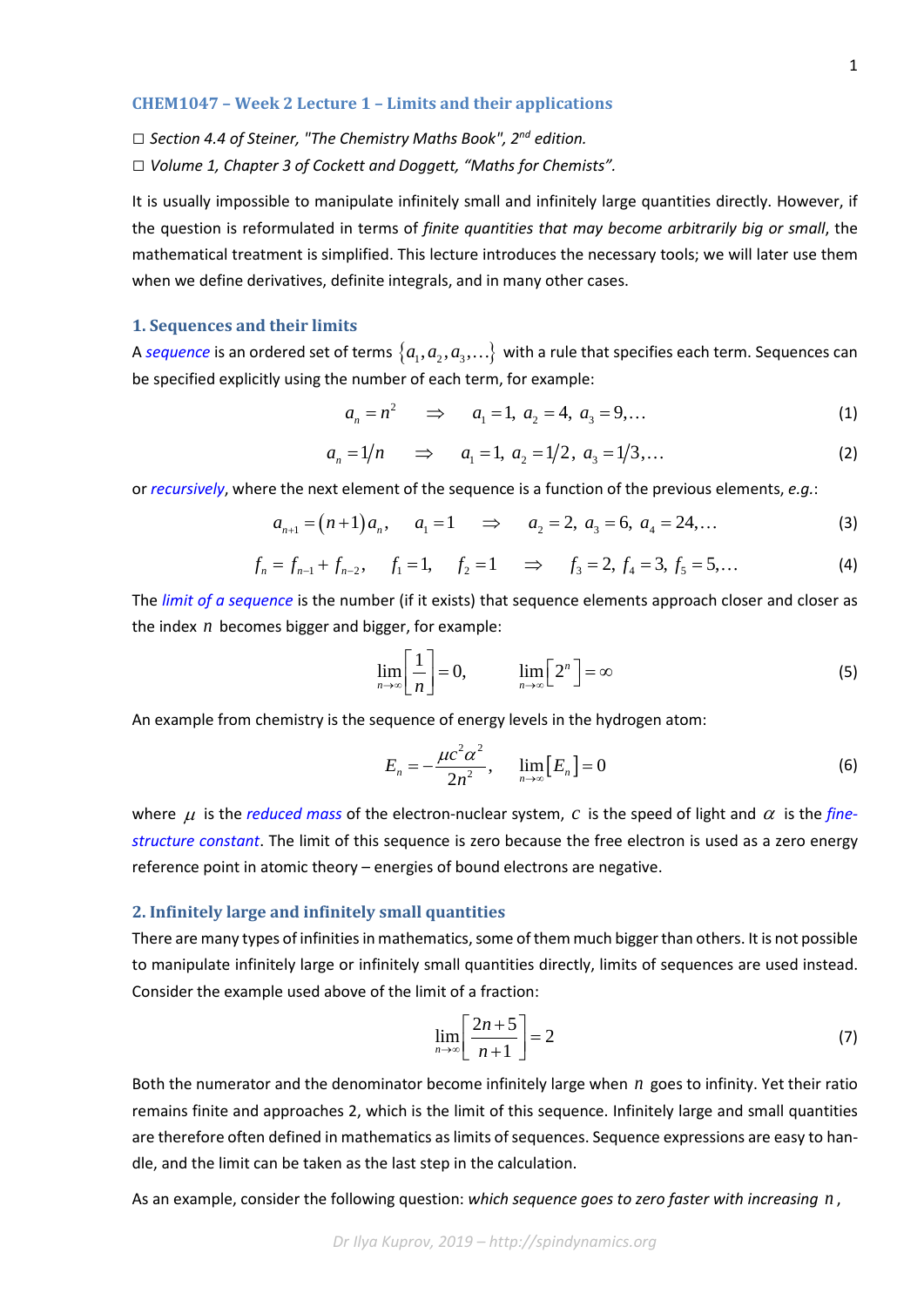$$
a_n = \frac{1}{3n+5} \quad \text{or} \quad b_n = \frac{1}{(3n-5)(3n+5)}
$$
 (8)

It is clear that limits of both sequences individually are zero. However, we can pitch them against each other by calculating the limit of a fraction:

$$
\lim_{n \to \infty} \left[ \frac{a_n}{b_n} \right] \tag{9}
$$

2

If this limit is zero, then  $a_n$  goes to zero faster; if it is infinite, then  $b_n$  does. Computing the limit

$$
\lim_{n\to\infty}\left[\frac{a_n}{b_n}\right] = \lim_{n\to\infty}\left[\frac{\frac{1}{3n+5}}{\frac{1}{(3n-5)(3n+5)}}\right] = \lim_{n\to\infty}\left[\frac{(3n-5)(3n+5)}{3n+5}\right] = \lim_{n\to\infty}\left[3n-5\right] = \infty
$$
 (10)

results in the conclusion that the infinitely small quantity  $b_n$  is *smaller* than the infinitely small quantity  $a_n$  when *n* becomes infinitely large. It would appear that some zeroes are also smaller than others.

## **3. Functions and their limits**

The *[limit of a function](https://en.wikipedia.org/wiki/Limit_of_a_function)* may be defined in a similar way to the limit of a sequence: it is the value (if it exists) that the function approaches when its argument approaches some specified value, for example:

$$
\lim_{x \to 3} \left[ x^2 \right] = 9, \quad \lim_{x \to \infty} \left[ \frac{1}{\sqrt{x}} \right] = 0, \quad \lim_{x \to 0} \left[ x^4 + 6 \right] = 6, \quad \lim_{x \to \pi} \left[ \cos(2x) \right] = 1
$$
 (11)

However, the limit  $\lim\limits_{x\to \infty} \bigl\lfloor\cos\bigl(2x\bigr)\bigr\rfloor$  does not exist. There are also some less obvious limits:

$$
\lim_{x \to 0} \frac{\sin x}{x} = 1, \qquad \lim_{x \to \infty} \sqrt[x]{x} = 1, \qquad \lim_{x \to 0} \sqrt[x]{x + 1} = e \tag{12}
$$

...and some seriously exotic ones, like  $x \sin(1/x)$  when x goes to zero:



*Figure 1. The behaviour of x·*sin*(1/x) around x=0. Note that, even though 1/x is not defined at zero, the function does not show any abnormal behaviour at that point because the limit is finite.*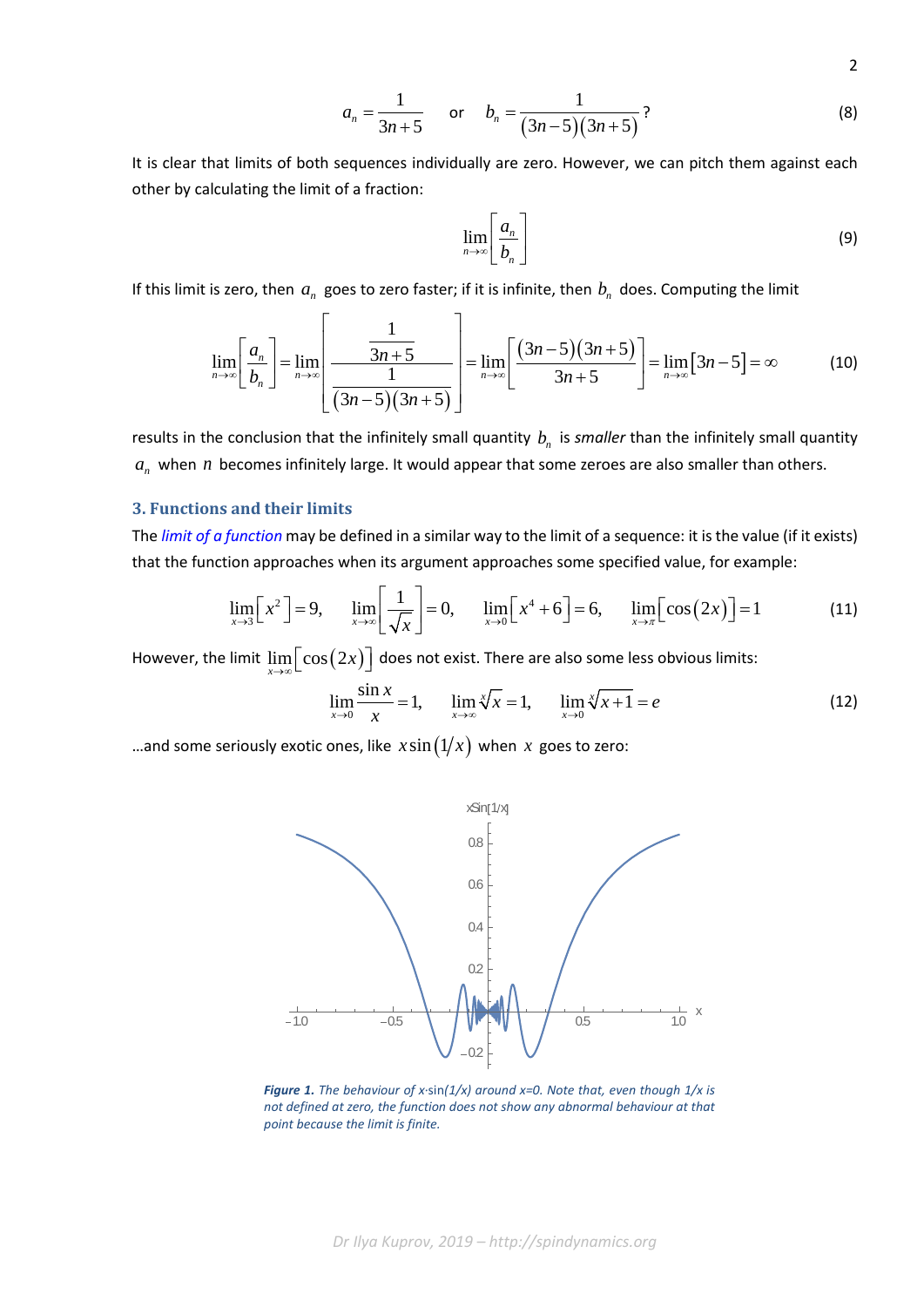The formal theory of limits is a subject in its own right – we do not have sufficient time in this course to dwell on it in any detail. Limits are only introduced here because the definition of a continuous function, and of function derivative, involves a limit.

The following rules may be used *when the two limits involved are finite*:

1. The limit of a sum or difference is equal to the sum or difference of limits:

$$
\lim [f(x) + g(x)] = \lim f(x) + \lim g(x)
$$
\n(13)

2. The limit of a product or ratio is equal to the product or ratio of limits:

$$
\lim [f(x)g(x)] = \left[\lim f(x)\right] \left[\lim g(x)\right], \qquad \lim \frac{f(x)}{g(x)} = \frac{\lim f(x)}{\lim g(x)} \tag{14}
$$

The calculation of less obvious limits is a creative process. Some methods are:

1. Identification of leading powers. For  $x \to \infty$ ,  $x^2$  is much larger than  $x$ , and the latter may be ignored in any sum. For  $x \rightarrow 0$ , it is the other way round. Exponential grows faster than any power, *etc.* 

$$
\lim_{x \to \infty} \frac{\sqrt{x^7 + 1} - x^2}{x + \cos(x)} = \lim_{x \to \infty} \frac{O(x^{7/2})}{O(x)} = \infty
$$
\n(15)

where  $O(x^{7/2})$  stands for "quantity of the order of  $x^{7/2}$  for sufficiently large values of x". Similar [notation](https://en.wikipedia.org/wiki/Big_O_notation) exists for infinitesimally small quantities. Some functions rise or drop slower than others; with some experience, that information may also be used, for example:

$$
\lim_{x \to \infty} \left[ \frac{\ln(2x+1)}{\sqrt{x}} \right] = 0 \tag{16}
$$

2. Simplification and substitution. Complicated expressions may be factored, simplified or rearranged in ways that make the limit more obvious.

$$
\lim_{x \to 0} \left[ \frac{1}{x} - \frac{x+1}{x^3 + x} \right] = \lim_{x \to 0} \left[ \frac{x^2 - x}{x^3 + x} \right] = \lim_{x \to 0} \left[ \frac{-x}{x} \right] = -1
$$
 (17)

3. [L'Hôpital's rule.](https://en.wikipedia.org/wiki/L%27H%C3%B4pital%27s_rule) If  $\lim [f'(x)/g'(x)]$  exists, then

$$
\lim \frac{f(x)}{g(x)} = \lim \frac{f'(x)}{g'(x)}
$$
\n(18)

This rule is very powerful – consider using it whenever you have a fraction under the limit, for example:

$$
\lim_{x \to 0} \frac{\sin x}{x} = \lim_{x \to 0} \frac{(\sin x)'}{x'} = \lim_{x \to 0} \frac{\cos x}{1} = 1
$$
\n(19)

### **4. Applications: chemical equilibria**

The limit of  $t \to \infty$  provides a connection between chemical kinetics and chemical thermodynamics. After "an [infinite time](https://www.youtube.com/watch?v=1NYr7DQa6fA) has passed", all reactions must converge to the thermal equilibrium. Even for a simple reversible reaction, the time dependence of concentrations can be quite complicated: